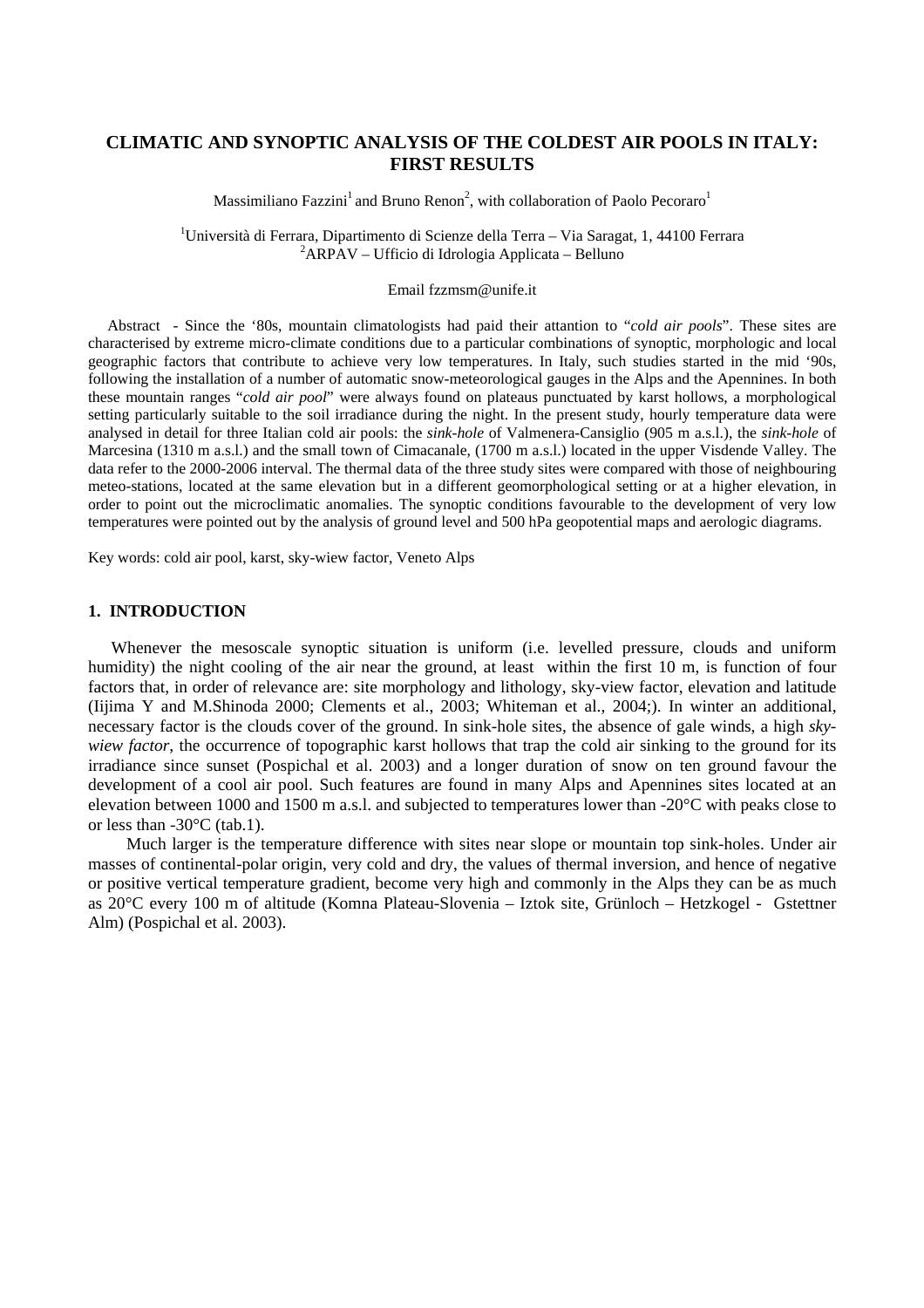

**Figure.1** – Study's area DEM with highlighted the position of the meteorological stations

 It is worth noticing that such remarkable differences in the night temperatures occur in every month with a lower effect during the summer when there is no snow cover on the ground. Such thermal features are reflected also by the vegetation since locally it consists of high elevation trees such as spruce and larch near the sink-holes and deciduous species, e.g. beech, on the adjoining slopes.



**Figure 2** – Winter wiew of the Marcesina Plane (1310 m.a.s.l.) and of the Valmenera sinkhole (905 m.a.s.l.)

## **2. DATA AND METHODS**

In order to point out some winter thermometric features of the most important Italian cold air pools, the half hourly data of Valmenera (905 m a.s.l.), Marcesina (1310 m a.s.l.) and Cimacanale (1700 m a.s.l.) - fig 1 and 2 - were analysed for the 2000-2006 time span. The first two sites are sink-holes located next to the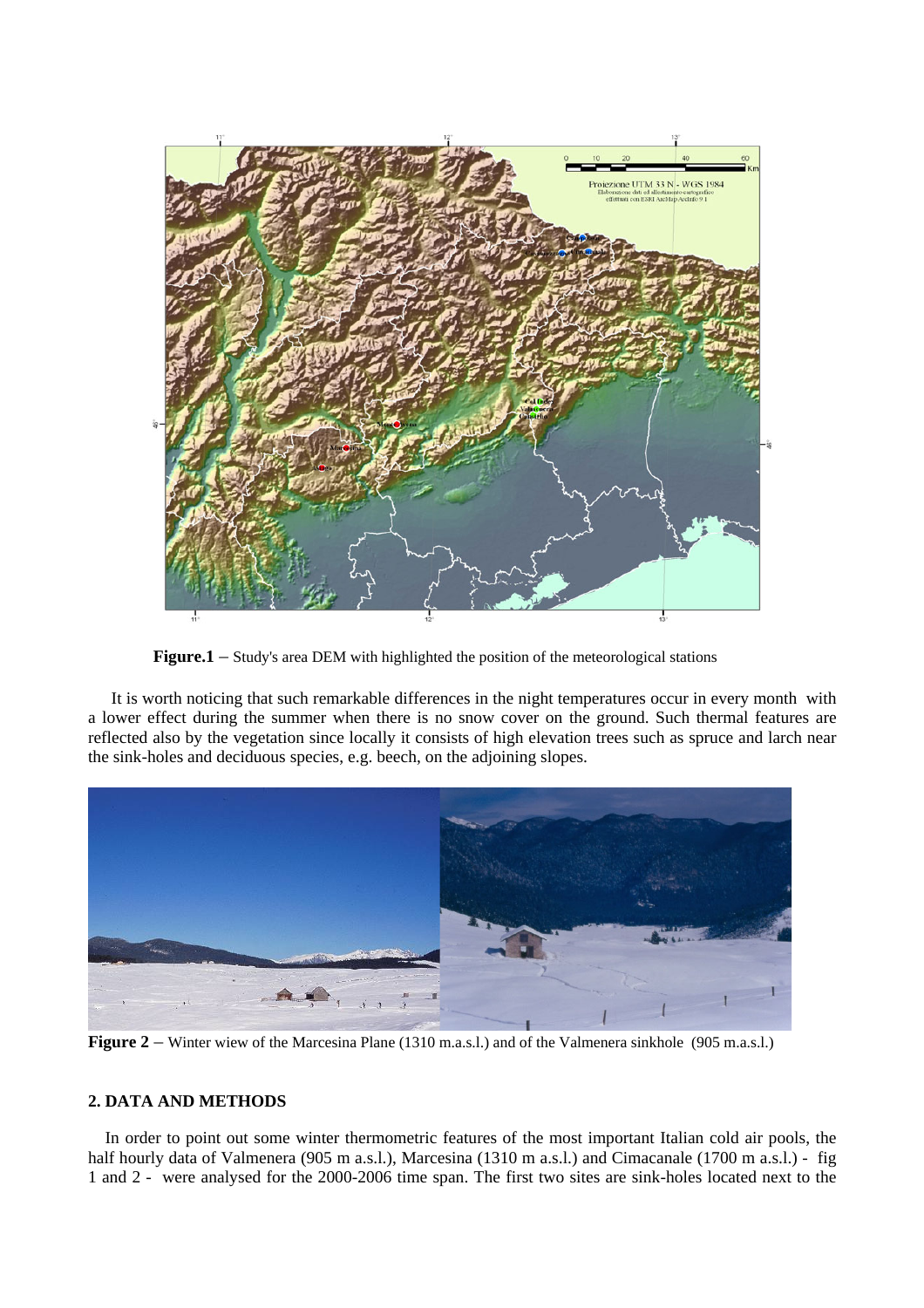external border of the Veneto Pre-Alps, less than 80 km far from the sea (fig.1), whereas Cimacanale is located in the headwater of the Piave R. (Visdende Valley), in the heart of Veneto Alps near to the border with Austria, in a closed depression of a valley bottom, deeply embedded, scarcely sunned, with a calcareous bedrock, but devoid of karst forms.

| <b>Stations</b>   | elev m. |          | F       | M       | A      | M      |        |        | A      | S      | $\left( \right)$ | N      | D       |
|-------------------|---------|----------|---------|---------|--------|--------|--------|--------|--------|--------|------------------|--------|---------|
| Asiago            | 1000    | $-20,8$  | $-23,7$ | $-26,6$ | $-13$  | $-3,8$ | $-3.1$ |        |        | $-3,1$ | $-16$            | $-16$  | $-23,1$ |
| <b>Marcesina</b>  | 1310    | $-26,4$  | $-29,2$ | $-34$   | $-20$  | $-7$   | $-6,6$ | $-1,8$ | $-2,2$ | $-6,7$ | $-16$            | $-20$  | $-28,6$ |
| M.Avena           | 1400    | $-14$    | $-15,8$ | $-21,6$ | $-9,2$ | 0.4    | $-0,5$ | 4,7    | 4,7    |        | $-6,7$           | $-8,5$ | $-29,4$ |
| Valmenera         | 905     | $-30.4$  | $-27.8$ | $-35,4$ | $-18$  | $-5,5$ | $-6,2$ | $-0,8$ | - 1    | $-4.1$ | $-12$            | $-17$  | $-27,8$ |
| cansiglio         | 1000    | $-24,2$  | $-20,6$ | $-27,5$ | $-14$  | $-3,3$ | $-3,6$ | 6,5    | $-0.1$ | $-3,7$ | $-9,3$           | $-13$  | $-23,6$ |
| Col Indes         | 1200    | $-12,9'$ | $-13,4$ | $-15,8$ | $-7,8$ | 0,3    | 0,8    | 4,1    | 4,4    | 0,9    | $-5,1$           | $-6,9$ | $-11,2$ |
| Casamazzagno      | 1400    | $-17,2$  | $-16.8$ | $-18.9$ | $-11$  | $-1,9$ | $-0,5$ | 2      | 2,9    | $-1,7$ | $-9'$            | $-8,3$ | $-14,2$ |
| <b>Cimacanale</b> | 1700    | $-24.1$  | $-23,7$ | $-26.4$ | $-14$  | $-3,9$ | $-4,2$ | $-1,4$ | $-1,3$ | $-5,7$ | $-10$            | $-15$  | $-22,5$ |
| Campobon          | 2000    | $-18.4$  | $-19,8$ | $-19,6$ | $-11$  | $-5,2$ | $-2,9$ | 0,6    | 0.9    | $-1,3$ | $-9,1$           | $-13$  | $-19$   |

**Table 1** – Minimal absolute values registred in the several stations of the Veneto Alps and PréAlps

 The lowest, absolute temperatures vary among -35,4°C at Valmenera, -28°C at the overhanging Consiglio karst plateau, -34°C at Marcesina – with a peak value of -37,1°C in the *sink-hole* monitored by a non standard WMO station at Roda del Corvo (1292 m a.s.l.) – and -27°C in teh town of Asiago, locate don a karst plateau, a few kilometres south-west of Marcesina.

By contrast, in the inner alpine area, the values are not so extreme and range from -26°C at Cimacanale to - 19°C in the lower elevated site of Casamazzagno. These particularly low values contrast with those definitely milder relative to Monte Avena (-18°C) and Col Indes (-16°C), located on low gradient slopes with south-east/south-west aspect. In the cold air pools the minimum temperatures may exceptionally go below the freezing point also in July (tab.1)

## **3. RESULTS**

 The average monthly vertical thermal gradients, of inverse type, obtained from the mean monthly values reported in tab. 2, are very high, with peaks of 4°C/100 m, especially in the Consiglio Plateau where the temperatures constantly increase from the lower elevated station located in the homonymous *sink-hole* (Valmenera) to the one located on the overhanging slope exposed to south-west (Col Indes). At Marcesina and Cimacanale, the gradient values for the three stations (tab.2) are not reliable since the cold air pool is intermediate between the other two stations. In fact, temperature constantly decreases upslope with a strong thermal inversion with respect to the higher elevated stations. Moreover, at Cimacanale, the reverse thermal gradient is much lower than that observed at Valmenera and Marcesina. This confirms that the night irradiance is less intense in hollows with the *sky-wiew factor* substantially limited by the adjoining highly elevated mountains and by the absence of karst depressions.

| <b>STATIONS</b>     | ELEV M. |       | F     | M                        | А              | M              |              |    | A  | S |                | N       | D      | Y              |
|---------------------|---------|-------|-------|--------------------------|----------------|----------------|--------------|----|----|---|----------------|---------|--------|----------------|
|                     |         |       |       |                          |                |                |              |    |    |   |                |         |        |                |
| <b>ASIAGO</b>       | 1000    | $-10$ | $-9$  |                          | -              |                |              |    |    |   |                |         | $\sim$ |                |
| <b>MARCESINA</b>    | 1310    | $-14$ | $-13$ | $\overline{\phantom{0}}$ | $-3$           | ↑              |              |    |    | 3 | $\Omega$       | $-5$    | -11    | $-2$           |
| <b>MONTE AVENA</b>  | 1436    | -4    | -4    |                          | ↑              |                |              | 12 | 12 | 8 | 5              |         | $-5$   |                |
|                     |         |       |       |                          |                |                |              |    |    |   |                |         |        |                |
| <b>VALMENERA</b>    | 905     | $-14$ | $-13$ | -6                       |                |                |              |    | 8  |   | $\overline{3}$ | $-3$    | -11    |                |
| <b>CANSIGLIO</b>    | 1000    | -11   | -9    |                          | -              |                | 8            | 10 | Q  | 5 | $\overline{3}$ | $-2$    | $-8$   | $\Omega$       |
| <b>COL INDEX</b>    | 1183    | $-4$  | -4    |                          | $\overline{3}$ | 8              |              | 12 | 12 | 8 | 61             |         | $-2$   |                |
|                     |         |       |       |                          |                |                |              |    |    |   |                |         |        |                |
| <b>CASAMAZZAGNO</b> | 1400    | -6    | -61   | $-3$                     | Ol             |                | 8            | 10 | 10 | 6 | 4              | -       | $-5$   | $\overline{2}$ |
| <b>CIMACANALE</b>   | 1700    | $-13$ | $-12$ | -6                       | $-2$           |                | <sub>0</sub> |    |    | 3 |                | $-4$    | $-10$  | $-2$           |
| <b>CAMPOBON</b>     | 1982    | $-7$  | -     |                          |                | $\overline{3}$ |              | 8  | Ω  | 5 | ∍              | ◠<br>Ξ. | -6     |                |

Table 2 – monthly minimum temperatures (2000-2006) concerning the putting off undergoing study's areas